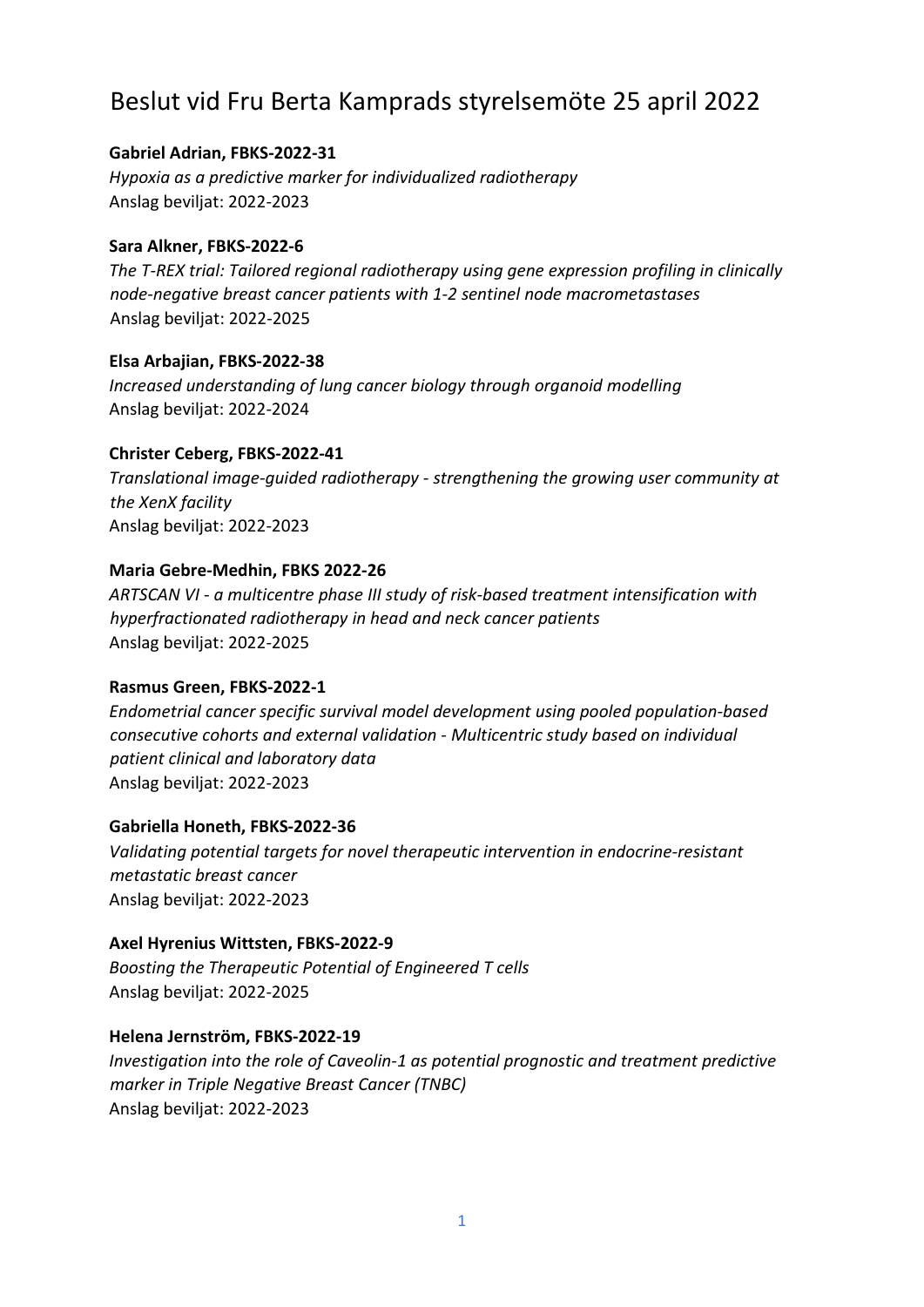## **Karin Jirström, FBKS-2022-5**

*On-treatment biomarkers in ColorectAL cancer for Life: The On-CALL study* Anslag beviljat: 2022-2023

## **Anna Karlsson, FBKS-2022-14**

*Validation of a prognostic predictor preceding an interdisciplinary clinical trial in lung cancer* Anslag beviljat: 2022

## **Siker Kimbung, FBKS-2022-35**

*Defining early biomarkers of response to preoperative chemotherapy and unravelling the molecular and histopathological landscape of "normal-like" breast cancers.* Anslag beviljat: 2022-2023

## **Jenny Klintman, FBKS-2022-29**

*Real-world analyzes of treatment outcome and quality of life aspects in Swedish subjects with chronic lymphocytic leukemia (CLL)* Anslag beviljat: 2022-2023

## **Thomas Laurell, FBKS-2022-34**

*Unbiasedlabel-free isolation of circulating tumor cells in local recurrent breast cancer - A benchmarking study of microfluidic CTC acoustophoresis vs. CellSearch® -* Anslag beviljat: 2022-2025

## **Alexandra Lindblad, FBKS-2022-17**

*MCL limited - a population-based study of treatment strategies in patients with limited stage or indolent mantle cell lymphoma diagnosed in Sweden and United Kingdom 2006-2018* Anslag beviljat: 2022-2023

#### **Malin Lindstedt, FBKS-2022-8**

*Myeloid cell molecular programs that shape head and neck tumor immunity* Anslag beviljat: 2022-2025

#### **Malin Malmsjö, FBKS-2022-21**

*Developing Photoacoustic Imaging into a Novel Diagnostic Tool for Malignant Melanoma* Anslag beviljat: 2022-2024

# **Pia Maly Sundgren, FBKS-2022-23**

*Replacement preclinical SPECTCT at LBIC, Medical Faculty, LU* Anslag beviljat: 2022-2023

#### **Selamawit Mekuria, FBKS-2022-24**

*Developing Photoacoustic Imaging into a Novel Diagnostic Tool for Malignant Melanoma* Anslag beviljat: 2022-2024